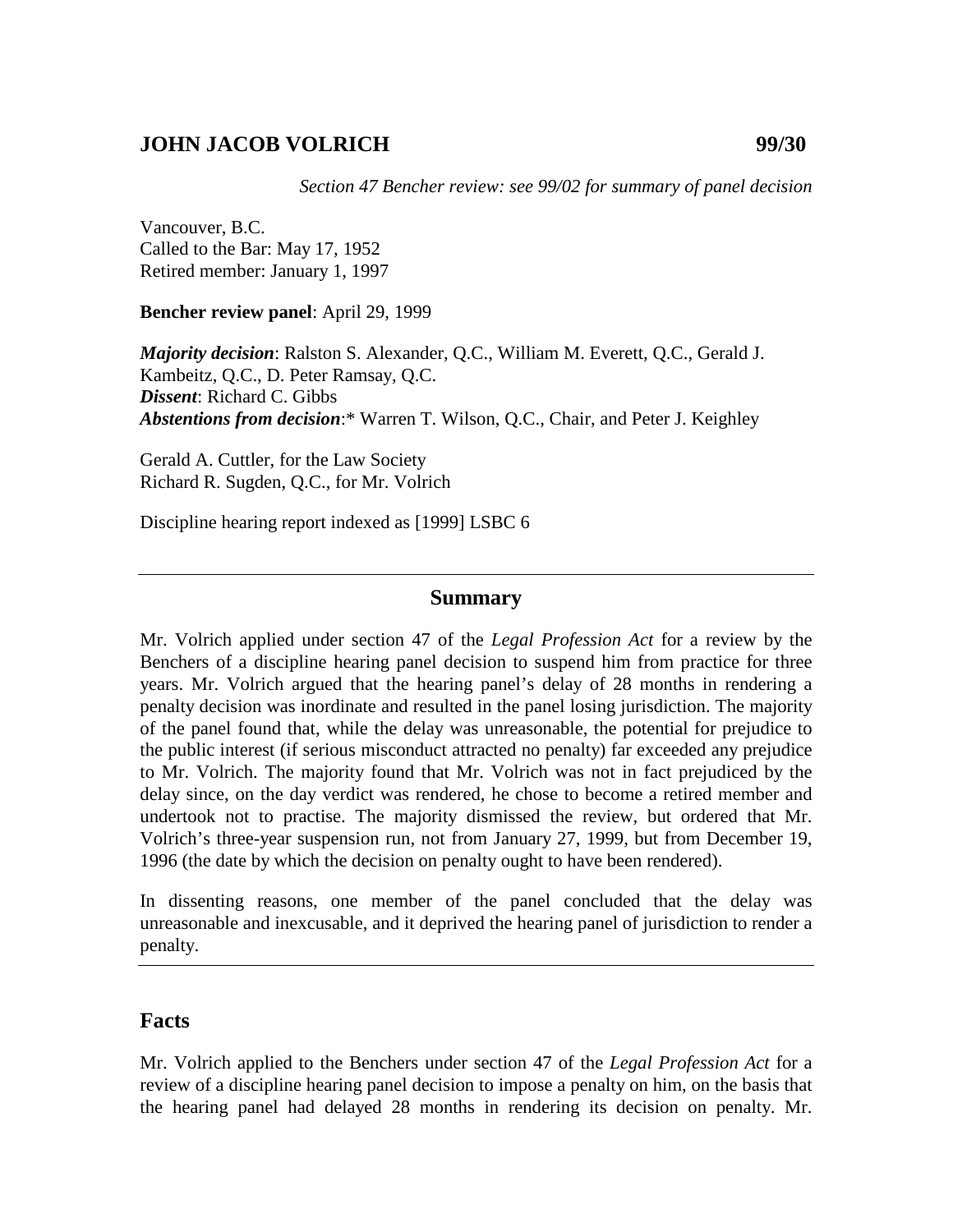Volrich's position was that the delay was inordinate, constituted a breach of natural justice and resulted in the hearing panel losing jurisdiction.

The panel of Benchers summarized the sequence of discipline proceedings that had led to the section 47 review. A discipline hearing had been held in February, 1995 to inquire into Mr. Volrich's conduct in allegedly practising law while suspended. Findings of fact were issued in October, 1995. There were two adjournments of the hearing, one agreed to by Mr. Volrich's counsel and the other unopposed. The hearing continued on September 19, 1996 with submissions as to verdict and penalty, and the panel issued its verdict that day. The panel found Mr. Volrich guilty of professional misconduct in that, while serving a two-year suspension following an earlier discipline hearing, he had practised law for a particular client. The hearing panel issued its decision and reasons on penalty on January 27, 1999. The panel ordered that Mr. Volrich be suspended and ineligible to apply for reinstatement for three years, that he pay hearing costs and that, if reinstated, he be forbidden from being a signatory to a trust account: *see Discipline Case Digest 99/02 for a summary of the case*.

# **Majority decision**

The majority of the Bencher review panel found that the 28-month delay was unexplained and far too long. Mr. Volrich was not in any way responsible for the delay. The hearing panel found, however, that unreasonable delay in itself does not necessarily result in loss of jurisdiction. From its review of the authorities, the panel noted that delay should only result in judicial interference in the administrative process if it has compromised the procedural fairness of that process and only in the clearest of cases. In considering the foregoing, the Benchers, as the reviewing authority, must determine that the damage to the public interest in the fairness of the disciplinary process going ahead would not be exceeded by the damage to the public interest if the process were halted.

The review panel weighed several factors: whether the delay was unreasonable, whether there were reasons for it, prejudice to the complainant, prejudice to Mr. Volrich and the public interest. Although the delay was unreasonable, the panel found that, if the citation against Mr. Volrich were dismissed and his serious misconduct attracted no penalty, this would bring the discipline process into disrepute and the complainant and the public would be seriously prejudiced. The panel found that this prejudice far exceeded any prejudice to Mr. Volrich.

In this regard, the panel noted that the delay on penalty occurred after all the evidence and submissions were heard, such that there was no evidence lost and it was a fair hearing. On the day of the verdict, although he was still free to practise law, Mr. Volrich instead chose to apply for retired member status and undertook not to practise as of January 1, 1997. He could not, in the circumstances, complain that the delay impaired his ability to earn an income. While Mr. Volrich testified about damage to his practice and a negative impact on his family and himself, this related to the citation and the previous findings of the hearing panel, not to the delay in reasons on penalty being rendered.